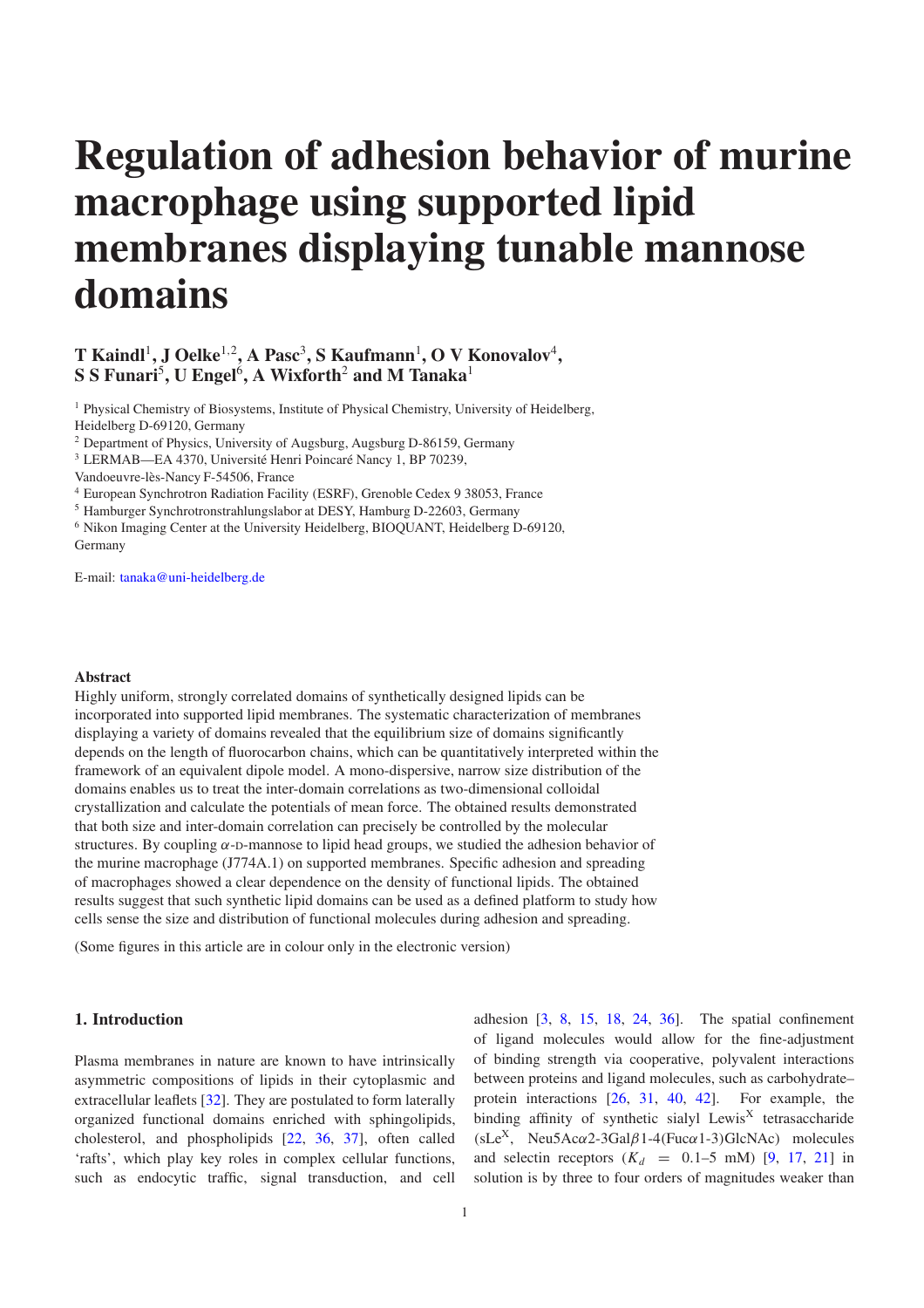the corresponding value reported by *in vivo* assays  $(K_d$  $1 \mu M$ ) [\[17,](#page-9-8) [39\]](#page-10-6).

Many recent studies demonstrated that raft-like domains could be formed in artificial membrane systems (Langmuir monolayers and giant lipid vesicles) composed of synthetic 'raft mixtures' [\[2,](#page-9-10) [11,](#page-9-11) [12,](#page-9-12) [23\]](#page-9-13), suggesting that self-assembling of lipids predominantly contributes to the formation of micro-domains. However, despite intensive studies in these years, domains composed of complex lipid mixtures are found to be either highly polydispersive, or coalesce into large domains. Thus, such inhomogeneous domains, whose diameters are often comparable to those of cells, cannot be used as well defined sub-cellular structures to regulate cell behaviors. In our previous account [\[17\]](#page-9-8), we designed synthetic lipids with sLe<sup>X</sup> head groups and semi-fluorinated lipid anchors, which formed micro-domains in phospholipid membranes. Although we demonstrated that these synthetic domains can be utilized to regulate the adhesion of Chinese hamster ovarial cells expressing E-selectin, we found that a higher degree of fluorination is necessary to form highly ordered micro-domains. Recently, we synthesized lipids with perfluorinated anchors (chain length,  $n = 17$ ), and reported that they adopt a crystalline, helical conformation and formed highly uniform, strongly correlated domains [\[29\]](#page-9-14). The domain size  $(L = 350 \text{ nm})$  close to the optical resolution can be quantitatively determined by grazing-incidence x-ray diffraction with analyzer crystal optics. The interactions between these nano-domains turned out to be highly repulsive: the long-range ordering can reach up to a distance eight times larger than the domain size, which can be interpreted within the theoretical framework of two-dimensional colloidal crystallization.

In this work, we synthesized two new perfluorinated lipids  $(n = 10$  and 13), and found a significant impact of the fluorocarbon chain length on the domain size and the interdomain interaction. Based on the full characterization of the membranes by a combination of various surface sensitive techniques, we were able to quantitatively calculate the minimal free energy and, thus, the equilibrium domain size within the framework of an effective dipole potential model. An excellent agreement between experimental results and theoretical calculation strongly suggested the rational design of tailored micro- and nano-domains of perfluorinated lipids displaying biofunctional groups.

As the first step, we functionalized one of the lipids  $(n = 10)$  with mannose, and utilized the micro-domains to regulate the cell adhesion behavior. In nature, mannose is recognized by the mannose receptor (MR), which is a 180 kDa C-type lectin with multiple carbohydrate recognition units, playing important roles in internalization of various sugarcontaining proteins [\[13,](#page-9-15) [14,](#page-9-16) [34\]](#page-10-7). In this study, we chose the murine macrophage cell J774.A1 as a cell type; it expresses MR at a surface concentration of around 46.000/cell ( $K_d \sim$ 92.9 nM) [\[16\]](#page-9-17). In this study, we highlighted changes in cell shapes and cytoskeleton remodeling caused by the density of mannose-functionalized domains.

<span id="page-1-0"></span>

Scheme 1. Chemical structure of synthetic fluorinated lipids used in this study.

#### 2. Materials and methods

#### *2.1. Fluorinated amphiphilic molecules*

1,2-dioleoyl-*sn*-glycero-3-phosphocholine (DOPC) was purchased from Avanti Polar Lipids Inc. (Alabaster, AL-USA), and 1,2-dihexa-decanoyl-*sn*-glycero-3-phosphoethanolamine, triethylammonium salt (TexasRed-DHPE) from Invitrogen (Karlsruhe, Germany). The fluorocarbon chains  $FLn (n = 10)$ , 13, 17) of the anchor lipids were connected to glycerol backbones. To study the influence of the number of fluorocarbon chains, a lipid with three fluorocarbon chains (FT10) was synthesized. In the last step, the hydroxy-headgroup was replaced by a  $\alpha$ -D-mannose monomer for **FL10Man** molecules to highlight the impact of carbohydrate ligands on cell adhesion behavior. The synthesis of fluorinated lipid molecules followed the previously reported synthetic pathway [\[20,](#page-9-18) [28,](#page-9-19) [29\]](#page-9-14), whose chemical structures are shown in scheme [1.](#page-1-0) The detailed information on the synthesis is reported in appendix A.

#### *2.2. Cell culture*

The murine macrophage cell line J774A.1 expressing the mannose binding receptor was purchased from DSMZ GmbH (Braunschweig, Germany) and maintained in 89% Dulbecco's MEM, 10% fetal bovine serum (FBS) and 1% penicillin and streptomycin (Sigma-Aldrich Chemie GmbH, Munich, Germany). Before harvesting the cells with a scraper, they were kept for at least 16 h (corresponding to half of the cell division cycle) in FBS and glucose-free medium for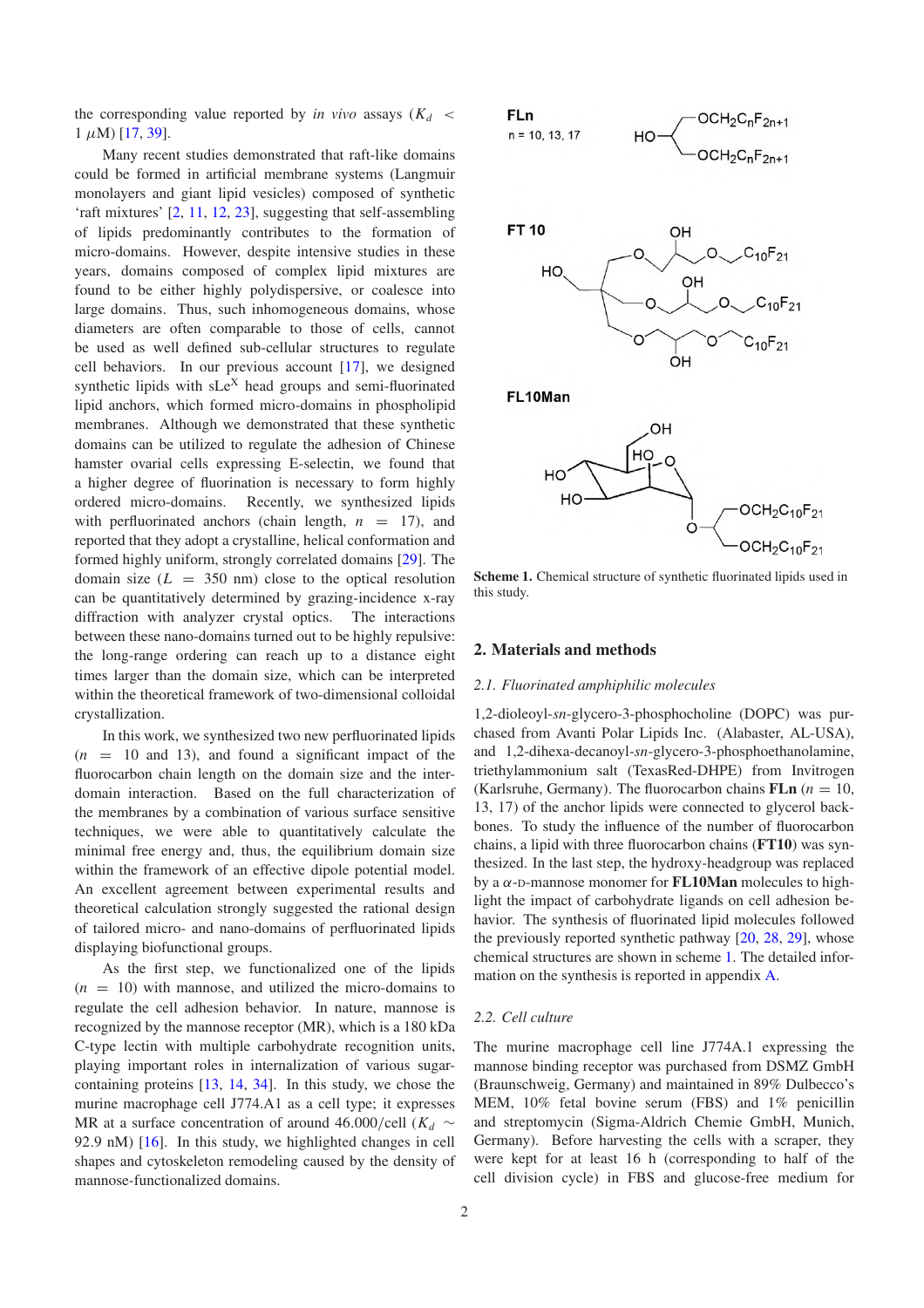synchronization. Cell adhesion experiments were carried out in 140 mM NaCl and 1 mM CaCl buffered with 10 mM TRIS (pH 7.4).

#### *2.3. Sample preparation*

Prior to the monolayer deposition, cleaned glass slides were hydrophobized with octadecyltrimethoxysilane (ABCR GmbH, Karlsruhe, Germany) [\[19\]](#page-9-20). The lipid mixtures were dissolved in 1:1 (v/v) 1,1,2-trichlorotrifluorethane (Riedelde Haën, Seelze, Germany): chloroform solution at a concentration of 0.8 mM. For the visualization of domains, 0.1 mol% of TexasRed-DHPE was doped into the stock solution. The stock solution was spread onto a water subphase of a Langmuir film balance (Nima Technology Ltd, Coventry, UK). After evaporation of the solvents, the film was compressed at a low speed  $(0.01 \text{ Å}^2 \text{ molecule}^{-1} \text{ s}^{-1})$  to a surface pressure of  $\pi$  = 20 mN m<sup>-1</sup> at  $T$  = 293 K. After the transfer onto a hydrophobic glass slide by horizontal Langmuir–Schaefer transfer, the sample was kept under water and assembled with a  $\mu$ -Slide I flow chamber lid (Ibidi GmbH, Martinsried, Germany). For the analysis of cell shapes, the cells were fixed overnight in 3.7 vol% paraformaldehyde at 4 ◦C and made permeable with 0.2 vol% TritonX-100 before staining with Alexa Fluor488 phalloidin (Invitrogen GmbH, Karlsruhe, Germany). All the other chemicals were purchased from Sigma-Aldrich Chemie GmbH (Munich, Germany) and used without further purification. Throughout the study, double de-ionized water with a specific resistance of *R* >  $18$  MΩ cm<sup>-1</sup> (TKA GmbH, Niederelbert, Germany) was used.

#### *2.4. Microscopy*

Fluorescence microscopy and microinterferometry (Reflection Interference Contrast Microscopy, RICM) were carried out on an Axiovert 200 inverted microscope (Carl Zeiss, Göttingen, Germany) equipped with an Orca ER CCD camera (Hamamatsu Photonics, Herrsching, Germany). Since all fluorescent lipid tracers are excluded from the fluorinated domains into the fluid lipid matrix [\[29\]](#page-9-14), FLn domains appeared as dark spots that were identified below the threshold intensity using Cellenger software (Definiens AG, Munich, Germany). To average on local sample variations, at least 2000 domains on more than 50 different regions were evaluated. RICM was performed at a wavelength of 546 nm using a PlanNeofluar  $63\times/1.25$  Antiflex objective. Cell culture conditions were maintained by means of a HT200 thermostated chamber (Ibidi GmbH, Martinsried, Germany) flushed width  $5\%$  CO<sub>2</sub>.

Image stacks were recorded with 200 nm *z*-spacing on a Perkin Elmer Ultraview spinning disc confocal setup mounted on a inverted microscope equipped with a  $60\times$ Plan Apo VC water immersion objective, NA 1.2 (Nikon, Düsseldorf, Germany). Before applying image stacks to the rendering process, the images were deconvolved with Huygens software 3.4 from Scientific Volume Imaging (Hilversum, The Netherlands).

## *2.5. X-ray scattering*

Grazing-incidence x-ray diffraction (GIXD) measurements were carried out at the ID 10B beam line at the European Synchrotron Radiation Facility (ESRF, Grenoble, France). A monochromatic synchrotron x-ray beam ( $\lambda = 1.5 \text{ Å}$ ) impinges on to the monolayer interface at a grazing angle  $(\alpha_i$  = 0.8 $\alpha_c$ ) below the critical angle  $(\alpha_c)$  of total reflection. The intensity of the diffracted beam was detected with a linear position sensitive detector mounted in vertical direction. The horizontal scattering vector component *qxy* was measured as a function of the azimuthal scattering angle  $\Psi$ . Small angle x-ray scattering (SAXS) experiments were carried out at the beam line A2 at the Hamburger Synchrotronstrahlungslabor (HASYLAB, Hamburg, Germany). The lipid mixtures were filled in quartz capillaries with an inner diameter of 1 mm (Hilgenberg, Malsfeld, Germany), briefly centrifuged, and flame-sealed.

#### 3. Theory of finite domain size

To understand the influence of fluorocarbon chain lengths on the size of domains, we used a steady state model to describe the free energy  $F$  of a binary lipid mixture. According to the equivalent dipole model  $[27]$ , the free energy  $F$  of domains with a finite size *R* can be written as the sum of the electrostatic energy  $F_{el}$  and the tension energy  $F_{\lambda}$ :  $F = F_{el} + F_{\lambda}$ . The electrostatic free energy *F*el is expressed by

<span id="page-2-1"></span>
$$
F_{\rm el} = 2\pi R (\Delta m)^2 \ln \left(\frac{e^2 \delta}{4R}\right),\tag{1}
$$

where  $\Delta m$  is the difference in the molecular dipole densities between fluorinated lipid domain and phospholipid matrices, δ is the dipole–dipole distance at the phase boundary, and *e* is Euler's constant. The tension energy is written as:

$$
F_{\lambda} = 2\pi R\lambda, \tag{2}
$$

where  $\lambda = \Delta \gamma \times l_{FL} + \gamma \times \Delta l$ .

The line tension  $\lambda$  is separated into two terms, where  $\gamma$ is the surface tension at fluorocarbon–air interface,  $\gamma_{CF-air}$  = 9.5 mN m<sup>-1</sup> [\[7\]](#page-9-22), and  $l_{CF}$  is the molecular length of fluorinated lipids.  $\Delta l$  and  $\Delta \gamma$  reflect the mismatch in the molecular length and the difference in the surface tensions  $\gamma_{\text{CH-air}}$ –  $\gamma_{CF-air} = 9.8 \text{ mN m}^{-1}$  [\[7\]](#page-9-22). *l*<sub>FL</sub> is the length of the fluorinated lipid molecule, while  $\Delta l$  the mismatch in molecular lengths between phospholipids and fluorinated lipids. At equilibrium, the minimization of the free energy  $F$ , yields the equilibrium radius  $R_{eq}$  of the domain size:

<span id="page-2-0"></span>
$$
R_{\text{eq}} = \left(\frac{e^3 \delta_{\text{chain}}}{4}\right) \exp\left(\frac{\lambda}{\Delta m^2}\right). \tag{3}
$$

This means, once the four structural parameters,  $\Delta m$ ,  $\delta_{\text{chain}}$ ,  $l_{\text{FL}}$ , and  $\Delta l$ , are determined experimentally, one can calculate the equilibrium domain size. In the following section, we present the structural parameters extracted from the experiments; these will be introduced into the model and compared with the theoretical prediction.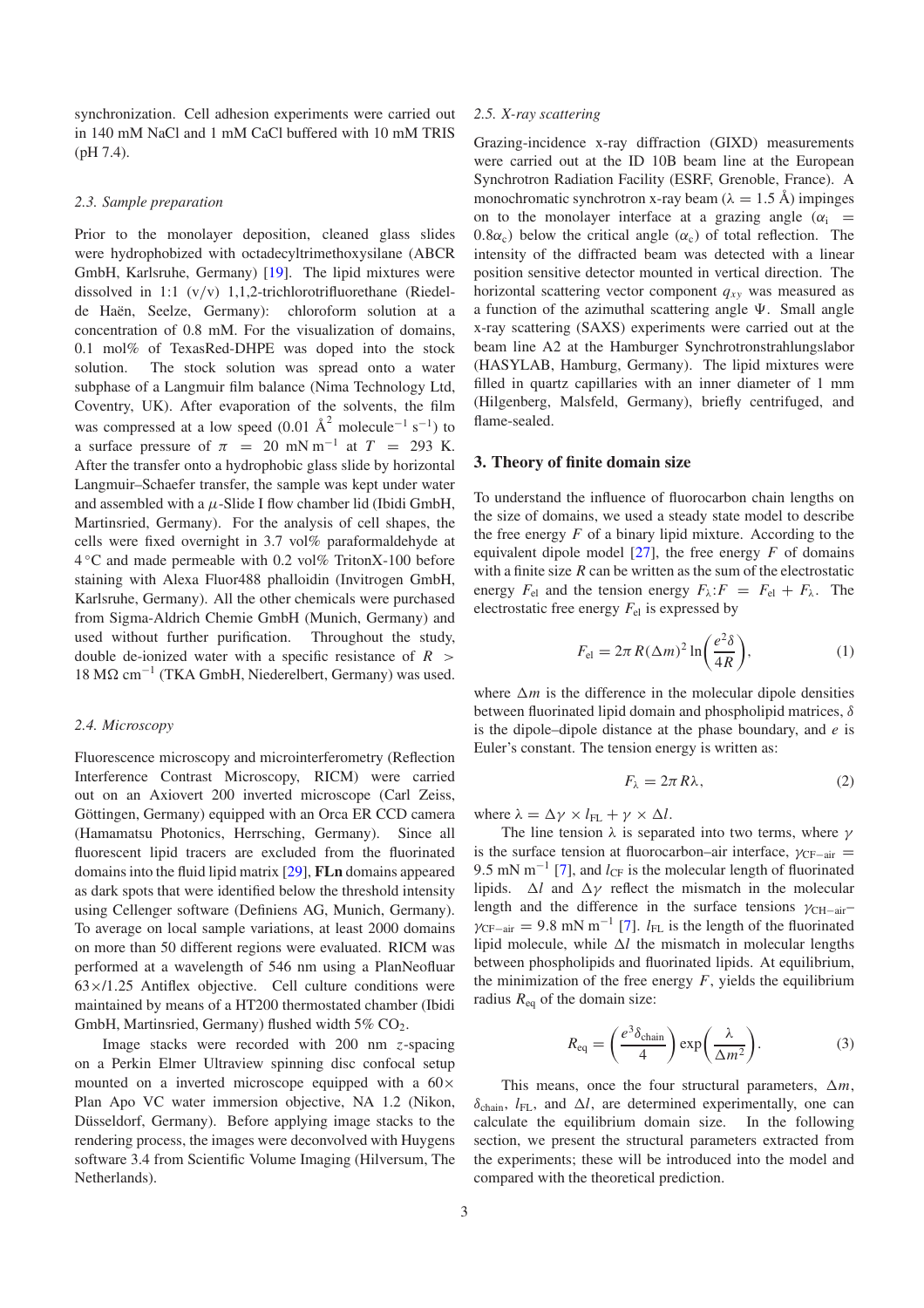<span id="page-3-0"></span>

Figure 1. Fluorescence images of 10, 20, and 33 mol% mixtures of FL10 (upper row), FL13 (middle row), and FL17 (lower row) show the de-mixing of fluorinated molecules into circular domains (black dots) with narrow size distribution in a phospholipid matrix (bright background). All scale bars are  $4 \mu m$ .

#### 4. Results and discussion

#### *4.1. Influence of fluorocarbon chain length on the domain size*

Figure [1](#page-3-0) represents the fluorescence images of the phospholipid (DOPC) monolayers doped with FL10 (top row), FL13 (middle row), and FL17 molecules (bottom row). As shown in the figure, FLn lipids form circular domains, and the size of domains seems to depend on the length of fluorocarbon chains but not on the molar fraction of FLn lipids: the average diameters of fluorinated lipid domains  $\langle d_{\text{exp}} \rangle$  are  $1.9 \pm 0.3 \mu$ m for FL10,  $0.6 \pm 0.1$   $\mu$ m for FL13, and  $0.3 \pm 0.1$   $\mu$ m for FL1[7](#page-3-1), respectively<sup>7</sup>. The size of FL17 domains estimated from the image analysis  $(0.3 \pm 0.1 \mu m)$  seems to be in reasonable agreement with that calculated from the peak width,  $d_{\text{GIND}} = 0.35 \mu \text{m}$ .

<span id="page-3-1"></span>Since the clear dependence of domain size on the molecular length that we observed here seems to agree well with the theoretical prediction within the framework of the equivalent dipole model, we determined the four structural parameters required for the calculation of the equilibrium domain size. First, the chain–chain distance in FLn

domains could be determined from the GIXD experiments. All fluorinated lipids show a single Bragg peak at  $q_z$  $0 \text{ Å}^{-1}$ , suggesting that fluorocarbon chains are arranged in a hexagonal lattice and take an upright conformation with no detectable molecular tilt. From the position of the Bragg peaks,  $q_{xy}$  = 1.27 ± 0.01 Å<sup>-1</sup> for **FL10**, 1.28 ± 0.01 Å<sup>-1</sup> for **FL13**, and  $1.28 \pm 0.01 \text{ Å}^{-1}$  for **FL17**, it is possible to calculate the inter-chain distance of  $5.73 \pm 0.01$  Å for **FL10**,  $5.67 \pm 0.01$  Å for FL13, and  $5.65 \pm 0.01$  Å for FL17, respectively. These values agree well with the value reported from the crystallography of ordered fluorocarbon chains taking a helical conformation, 5.54 Å  $[6]$ . Therefore, taking the average distance between the hydrocarbon chains of DOPC in a fluid state  $(6.5 \text{ Å}, \text{calculated from the pressure–area isotherm})$ of a pure DOPC monolayer), the dipole–dipole distance at the phase boundary,  $\delta \sim 6.1$  Å, could be obtained. In the next step, we determined the length of **FLn** molecules  $l_{\text{FL}}$  by SAXS measurements of FLn suspensions (appendix B). The obtained SAXS patterns were fitted with a three slab model (water, lipid head groups, fluorocarbon chains) to reconstruct the electron density profiles, yielding the molecular lengths of  $l_{\text{FL10}}$  =  $12.8 \pm 0.5$  Å,  $l_{\text{FL13}} = 16.8 \pm 0.5$  Å, and  $l_{\text{FL17}} = 21.9 \pm 0.5$  Å. From the molecular height of DOPC  $l_{\text{DOPC}} = 18.5 \pm 0.5 \text{ Å}$  [\[38\]](#page-10-8) and the length mismatch  $\Delta l$  can be calculated for all the **FLn** 

<sup>7</sup> Since the determination of the size of FL17 domains from a pixel analysis might be erroneous, we carried out GIXD of the FL17 monolayer with a Si(111) analyzer crystal optics [\[25\]](#page-9-23).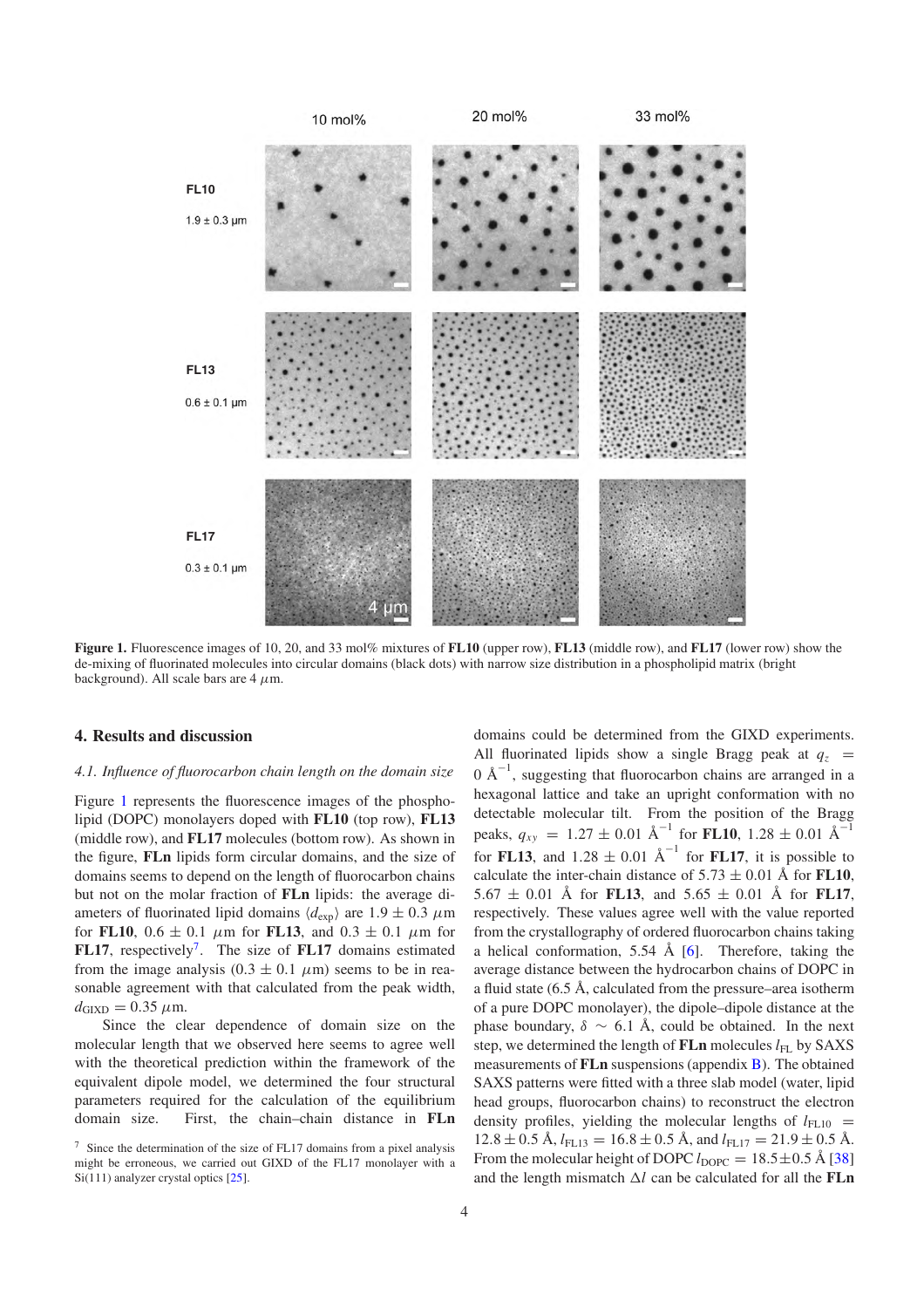<span id="page-4-0"></span>**Table 1.** Summary of the structure parameters  $(l_{FL}, q_{xy}, \delta)$  used for the calculation of the equilibrium diameter  $D_{eq}$  of each FLn lipid. The position of the first minimum of the potential of mean force  $r_{\text{PMF}}$ and its apparent spring constant *k* corresponding to  $[FLn] = 33 \text{ mol\%}$  are presented in the table.

|                                         | <b>FL10</b>     | <b>FL13</b>     | <b>FL17</b>     |
|-----------------------------------------|-----------------|-----------------|-----------------|
| $\langle d_{\exp} \rangle$ ( $\mu$ m)   | $1.9 \pm 0.3$   | $0.6 \pm 0.1$   | $0.3 \pm 0.1$   |
| $q_{xy}$ ( $A^{-1}$ )                   | $1.27 \pm 0.01$ | $1.28 \pm 0.01$ | $1.28 \pm 0.01$ |
| $\delta_{FLn}$ (Å)                      | $5.73 \pm 0.01$ | $5.67 \pm 0.01$ | $5.65 \pm 0.01$ |
| $l_{\text{FL}}(\check{A})$              | $12.8 \pm 0.5$  | $16.8 \pm 0.5$  | $21.9 \pm 0.5$  |
| $D_{\text{eq}}\left(\mu\text{m}\right)$ | $2.2 \pm 0.3$   | $0.8 \pm 0.1$   | $0.25 \pm 0.03$ |
| $r_{FLn}(\mu m)$                        | $6.5 \pm 1.3$   | $1.7 \pm 0.5$   | $0.8 \pm 0.2$   |
| $k'$ ( $\mu$ m <sup>-2</sup> )          | $0.48 \pm 0.01$ | $3.1 \pm 0.1$   | $6.5 \pm 0.7$   |

molecules. The summary of all the structural parameters is presented in table [1.](#page-4-0)

The other parameter, the molecular dipole difference  $\Delta m$ , can be measured using a film balance equipped with a vibrating plate electrode (Kibron, Espoo, Finland). The dipole potentials of pure FLn monolayers at  $\pi$  = 20 mN m<sup>-1</sup> were found to be almost independent of the chain length, (−630 mV). The negative dipole moment projected to the direction normal to the surface is dominated by the electron-accepting  $CF_3$ -terminal group [\[35\]](#page-10-9). Therefore,  $\Delta m$  is mainly influenced by the intermolecular distance or density of the molecules. This finding seems consistent with GIXD results that indicate that all FLn molecules have an upright conformation, having a finite inter-chain distance of  $\sim$ 5.7 Å that remains unchanged for different surface pressures (data not shown). In fact, a DOPC monolayer has a dipole potential of an opposite sign ( $+315$  mV) due to its electron-donating CH<sub>3</sub>-terminal group  $[4]$ . The measured dipole potential  $V_{\text{dip}}$  can be written as a function of the dipole density *m* (and thus the molecular dipole moment  $\mu$ , by taking the area per molecule *A* into consideration) by using the Helmholtz equation:

<span id="page-4-1"></span>
$$
V_{\rm dip} = \frac{m}{\varepsilon_0 \varepsilon_{\rm r}} = \frac{\mu}{\varepsilon_0 \varepsilon_r A},\tag{4}
$$

where  $\varepsilon_0$  is the permittivity of free space, and  $\varepsilon_r$  is the dielectric constant of the monolayer. In order to calculate the equilibrium radius domain size  $R_{eq}$ , the dielectric constant  $\varepsilon_r$  is the only remaining unknown parameter. In fact, as is obvious from equations [\(3\)](#page-2-0), and [\(4\)](#page-4-1), the choice of the dielectric constant  $\varepsilon_r$  is critical, due to the exponential dependence on  $\varepsilon_r^2$ . The value significantly depends on the location of the molecules at the interface between air ( $\varepsilon_{air} = 1$ ) and water ( $\varepsilon_{water}$ ) 78), which is, in a realistic viewpoint, difficult to define. Therefore, starting from the dielectric constant of fluorinated liquid medium  $\epsilon_{\text{F, liquid}} \sim 5$ , we took arbitrary  $\epsilon_{\text{r}}$  values and calculated the equilibrium domain diameter,  $D_{eq} = 2 \times R_{eq}$ , for FL10, FL13, and FL17 in order to achieve an agreement with three experimental values  $\langle d \rangle$ . The optimal agreement is obtained if one takes  $\varepsilon_r = 6$ , where the theoretically calculated values fall within the experimental errors (figure [2\)](#page-4-2). In a recent account [\[5\]](#page-9-26), the molecular dipole moment of alcohols with single fluorocarbon chains in vacuum were calculated to be  $\mu = 2.8$  D. If one assumes that the dipole moment of the **FLn** lipids with two chains is 5.6 D, an apparent dielectric constant

<span id="page-4-2"></span>

Figure 2. Comparison of mean diameter  $\langle d \rangle$  between experimental (E) and theoretical (T) values calculated from equivalent dipole model.

of  $\varepsilon_r = 5.5$  can be obtained, showing reasonable agreement with the optimal value we obtained in a self-consistent manner  $(\varepsilon_{\rm r} = 6)$ .

<span id="page-4-3"></span>Previously, Lipowsky and Dimova [\[25\]](#page-9-23) proposed a relatively simple approach to describe the line tension  $\lambda$  of the domain boundary in binary lipid mixtures using the size of lipid molecules  $L$  and the energy difference  $\Delta U$  between the lipids in domains (A) and matrix lipids (B):

$$
\lambda = \frac{\Delta U}{L} = \frac{1}{L} \bigg[ \frac{1}{2} (U_{AA} + U_{BB}) - U_{AB} \bigg].
$$
 (5)

Here,  $U_{AA}$  and  $U_{BB}$  represent the homo-pair interactions, while  $U_{AB}$  is the hetero-pair interaction at the domain boundary. The uniqueness of our experimental system is that the contribution from heterotypic interactions between fluorocarbon chains and hydrocarbon chains  $U_{AB}$  is negligibly small [\[10,](#page-9-27) [33\]](#page-10-10). Since the homophilic interactions between matrix lipids  $(U_{BB})$  are constant, the dominant parameter that determines the line tension in this model is the homophilic interactions between fluorocarbon chains  $U_{AA}$ . However, since  $U_{AA}$  is proportional to the length of fluorocarbon chains, the elongation of fluorocarbon chains should lead to an increase in  $\lambda$ , resulting in an increase in the equilibrium domain radius  $R_{eq}$ . This is contradictory to the tendency that we found experimentally, suggesting that the influence of the pair potential considered in equation [\(5\)](#page-4-3) is not sufficient to calculate  $R_{eq}$ . Here, the mismatch in the molecular length ( $\Delta L$  in equation [\(2\)](#page-2-1)) should additionally be taken into consideration. Thus, in this study, we used equation  $(3)$  to calculate the  $R_{eq}$ values.

## *4.2. Correlation between synthetic lipid domains*

The strength of inter-domain correlations was quantitatively evaluated by calculating the radial distribution function  $g(r)$  =  $[dN(r + dr)/d(A + dA)] \times N/A$  for >2000 domains [\[30\]](#page-9-28). Within the framework of the inverse work theorem,  $g(r)$  can be related to so-called potential of mean force— $w(r)$ :

$$
-\frac{w(r)}{k_{\rm B}T} \propto \ln[g(r)].\tag{6}
$$

The potentials of mean force calculated for  $[FLn]$  = 33 mol% are presented in figure [3.](#page-5-0) Note that the distance *r* is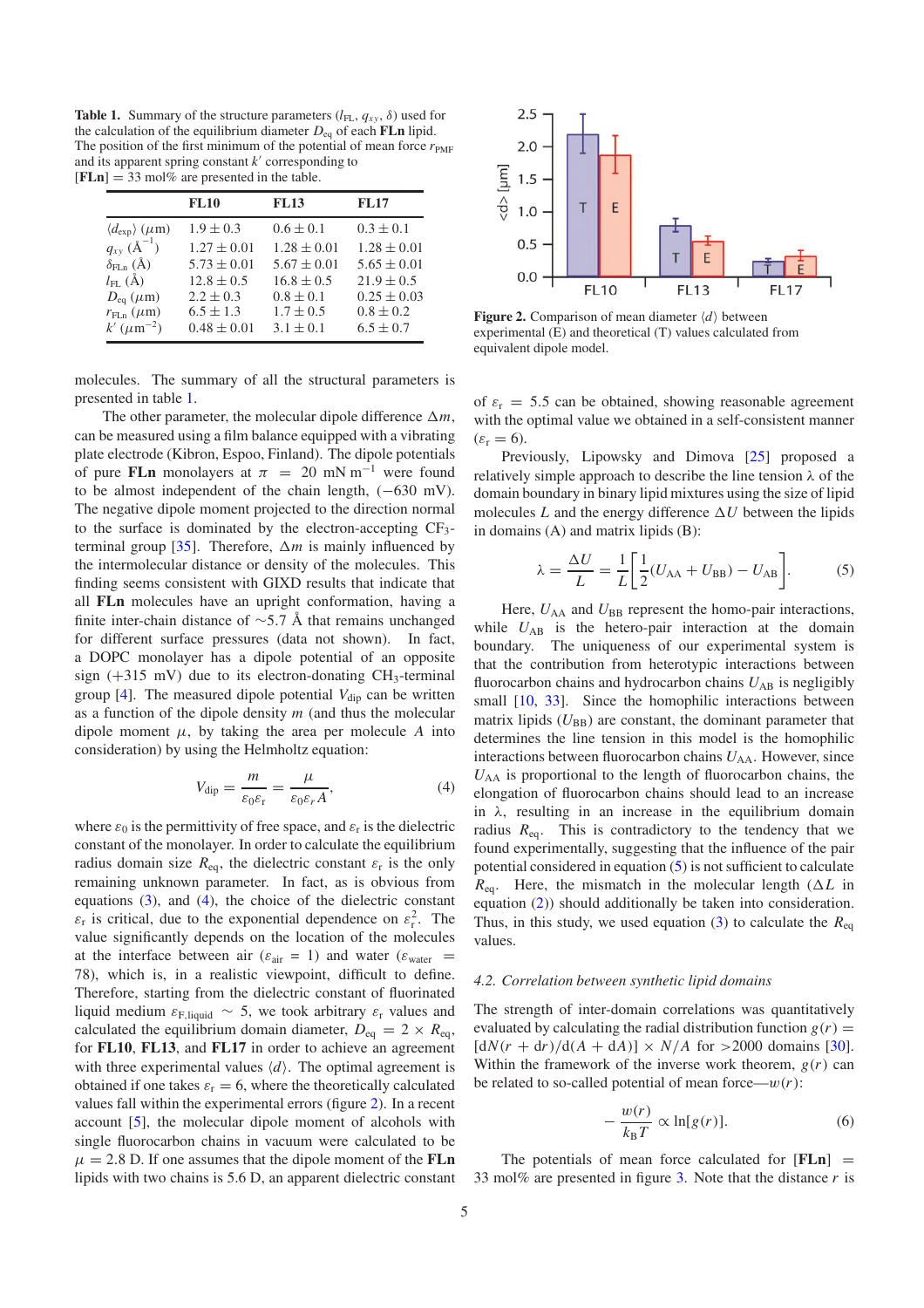<span id="page-5-0"></span>

**Figure 3.** Potentials of mean force  $w(r)/k_BT$  calculated for 33 mol% of (A) FL10, (B) FL13, and (C) FL17 in DOPC. As indicated by the red lines, the potential in the vicinity of the first minima can be well approximated as harmonic.

not normalized by the domain size in the figure to highlight the impact of the molecular structures on the interaction potentials. As presented in the figure, the distance to the first order minimum monotonically increases from  $r_{\text{FL17}} = 0.8 \pm 0.2 \,\mu \text{m}$ ,  $r_{\text{FL13}} = 1.7 \pm 0.5 \ \mu \text{m}$  to  $r_{\text{FL10}} = 6.5 \pm 1.3 \ \mu \text{m}$  according to the decrease in the fluorocarbon chain length. Moreover, the potentials near the first order minima are well approximated as harmonic (red lines in figure [3\)](#page-5-0), yielding the spring constants of  $k'_{\text{FL17}} = 6.5 \pm 0.7 \ \mu \text{m}^{-2}$ ,  $k'_{\text{FL13}} = 3.1 \pm 0.1 \ \mu \text{m}^{-2}$ , and  $k'_{\text{FL10}} =$  $0.48 \pm 0.01 \ \mu m^{-2}$ , respectively. The observed tendency suggests that the confinement of FLn domains is shallower according to the decrease in the fluorocarbon chain length. It should be noted that this potential, obvious from its definition, is of free energy nature and includes many body interactions, where the long-range correlations can readily reach up to a distance that is several times larger than the domain size. Here,  $w(r)$  can be equivalent to the direct pair potentials between two particles only for highly diluted system. In fact, uncorrelated interactions following the Yukawa potential [\[41\]](#page-10-11) can be observed at  $[FLn] < 5$  mol% (appendix C).

#### *4.3. Influence of molecular structures*

To further examine the impact of molecular structures on the size and correlation of fluorinated lipid domains, we also investigated the influence of the number of fluorocarbon chains. For this purpose, we prepared monolayers doped with **FT10**, which has three fluorocarbon chains. Figure  $4(A)$  $4(A)$ represents the potential of mean force calculated for FT10 domains (33 mol%) and the corresponding fluorescence image. It is notable that the average domain size  $\langle d_{\text{exp}} \rangle = 1.7 \pm 0.3 \,\mu \text{m}$ and the position of the first potential minimum  $r_{\text{FT10}} = 5.5 \pm 10^{-10}$ 0.8  $\mu$ m are comparable to those of **FL10** (table [1\)](#page-4-0). This finding seems fully consistent with the equivalent dipole model: SAXS proves that the length of FT10 is almost identical to that of FL10, and GIXD indicates that fluorocarbon chains of FT10 take an upright orientation, keeping the same inter-chain distance.

<span id="page-5-1"></span>

Figure 4. Potentials of mean force (main panel) calculated from the fluorescence images (inset) of 33 mol% domains of (A) FT10 and (B) FL10Man.

In order to utilize such strongly correlated, fine-adjustable lipid domains to regulate the cell adhesion behavior, we coupled a simple monosaccharide,  $\alpha$ -D-mannose, to the **FL10** head group (FL10Man). In contrast to the results obtained for FT10, FL10Man exhibited a slight but distinct change in both size and correlation (figure  $4(B)$  $4(B)$ ). Both the domain size  $(\langle d_{\text{exp}} \rangle = 1.2 \pm 0.2 \,\mu\text{m})$  and the position of the first minimum  $(r_{\text{FL10Man}} = 3.6 \pm 1.7 \,\mu\text{m})$  were smaller than those of **FL10**, suggesting a decrease in the repulsive interactions between domains. In fact, the harmonic potential assumed near the first minimum became sharper, which can be characterized by a larger spring constant. Although we observed no changes in the molecular length or orientation within our experimental resolution, the obtained results suggest the slight influence of saccharide head groups on the size and correlation of the fluorinated lipid domains.

#### *4.4. Adhesion of murine macrophage on FL10Man domains*

The three-dimensional shapes of J774A.1 cells reconstructed from confocal microscopy images (upper row) and the microinterferograms of live cells taken under the same conditions(bottom row) are presented in figure [5.](#page-6-0) Here, murine macrophage cells were incubated on supported membranes consisting of (a) pure phospholipids (DOPC), (b) 33 mol% FL10Man and 67 mol% DOPC, and (c) pure FL10Man for 2 h. It should be noted that the density of cells found on DOPC membranes (figure  $5(a)$  $5(a)$ ) is very small in comparison to those on membranes with **FL10Man** (figures  $5(b)$  $5(b)$  and (c)). In fact, more than 90% of cells found on the surface could be removed by a gentle exchange of the culture medium, indicating that the adhesion on phospholipid membranes is weak and non-specific. The fluorescence image with phalloidin labeling (figure  $5(a)$  $5(a)$ , top) implies that most cells are round, and no spreading of the peripheral membrane could be observed. In fact, the contact area of cells could hardly be identified with RICM ( $A_{\text{contact}}$  < 10  $\mu$ m<sup>2</sup>) due to a significant height fluctuation of cells near the surface (figure  $5(a)$  $5(a)$ , bottom).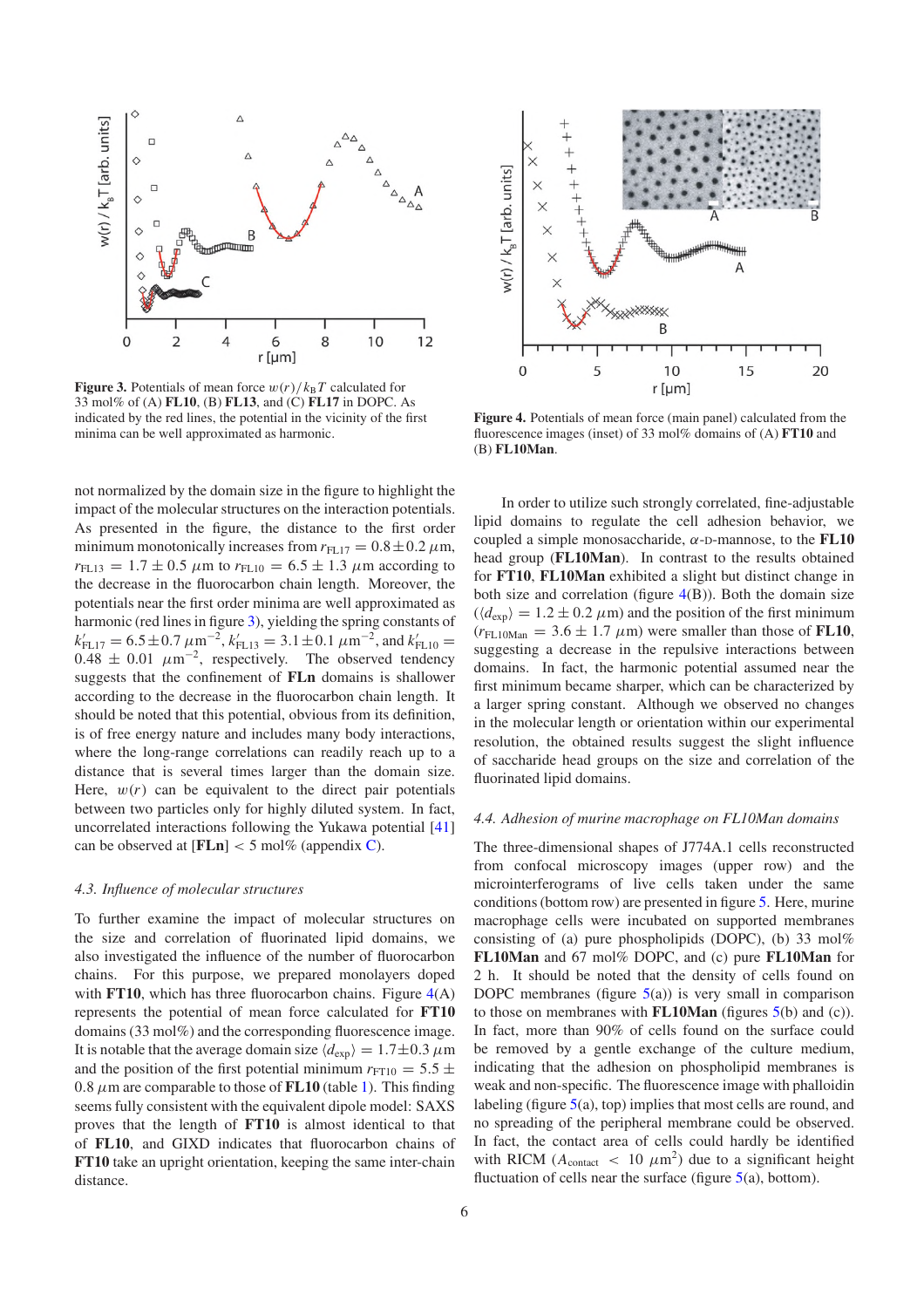<span id="page-6-0"></span>

Figure 5. J774A.1 cells incubated for 2 h on (a) pure DOPC membranes, (b) DOPC with  $[FL10Man] = 33 \text{ mol\%}$ , and (c) pure FL10man membranes. The images in the upper row are three-dimensional shapes of fixed cells reconstructed from confocal microscopy images. Below, a cross sectional view of (b) and the plane of cell contact for (c) is shown. The bottom row shows microinterferograms of live cells, where the rims of the adhesion zones used for the calculation of contact areas are highlighted with yellow lines. All scale bars are  $4 \mu$ m.

On the other hand, cells adherent on membranes containing **FL10Man** (figures  $5(b)$  $5(b)$  and (c)) could not be removed even by intensive rinsing, suggesting that the adhesion is stronger and more specific than that on pure lipid membranes. On the membrane with 33 mol% FL10Man  $(\langle d_{\text{FL10Man}} \rangle$  = 1.2  $\mu$ m,  $r_{\text{FL10Man}}$  = 3.6  $\mu$ m), a distinct spreading of the peripheral membrane could be found in the fluorescence image (figure [5\(](#page-6-0)b), top and middle panel). Time lapse images of cells even suggested a stepwise spreading above the circular domains, which can be identified as round dark spots within the adhesion area (figure  $5(b)$  $5(b)$ , bottom). Under this condition, the contact area  $(A_{\text{contact}} = 35 \ \mu \text{m}^2)$ , as well as the contact line perimeter  $(L_{\text{peri}} = 40 \mu \text{m})$ , could easily be calculated from the RICM image (figure [5\(](#page-6-0)b), bottom). The cell spreading was even more prominent on pure FL10Man membranes, where punctate structures and filopodia near the plane of cell contact [\[1\]](#page-9-29) can be identified (figure [5\(](#page-6-0)c), top and middle panel). From the RICM image analysis, a significant increase in both the contact area  $(A_{\text{contact}} = 630 \ \mu \text{m}^2)$  and the contact line perimeter  $(L<sub>peri</sub> = 360 \mu m)$  could be observed. Further RICM studies on live cells would reveal how cells respond to the size and lateral density of functional domains during the dynamic cell spreading.

#### 5. Conclusions

We synthesized several kinds of lipids with perfluorinated chains, and demonstrated that such synthetic (and thus nonbiological) lipids can form highly uniform, strongly correlated domains in supported lipid membranes. Due to their strong oleophobic nature, all fluorinated lipids are completely demixed with matrix phospholipids, which results in a finite domain size at a wide range of mixing ratio. Full structural characterizations by the combination of x-ray scattering, surface potential measurements, and grazing-incidence x-ray diffraction revealed that the equilibrium size of domains is significantly influenced by a slight change in molecular structures. Within the framework of the equivalent dipole model, the equilibrium domain size obtained by the image analysis can be well explained in terms of the balance between the electrostatic free energy and the tension energy. Owing to a mono-dispersive, narrow size distribution of the domains, we can adopt the theory of two-dimensional colloidal crystallization to evaluate the strength of interdomain correlations. According to the inverse work function theorem, the potentials of mean force can be deduced from the radial distribution functions of domains. The obtained results demonstrated that both the size and distribution (inter-domain correlation) can precisely be adjusted by the molecular structures of fluorinated lipids. In the last step,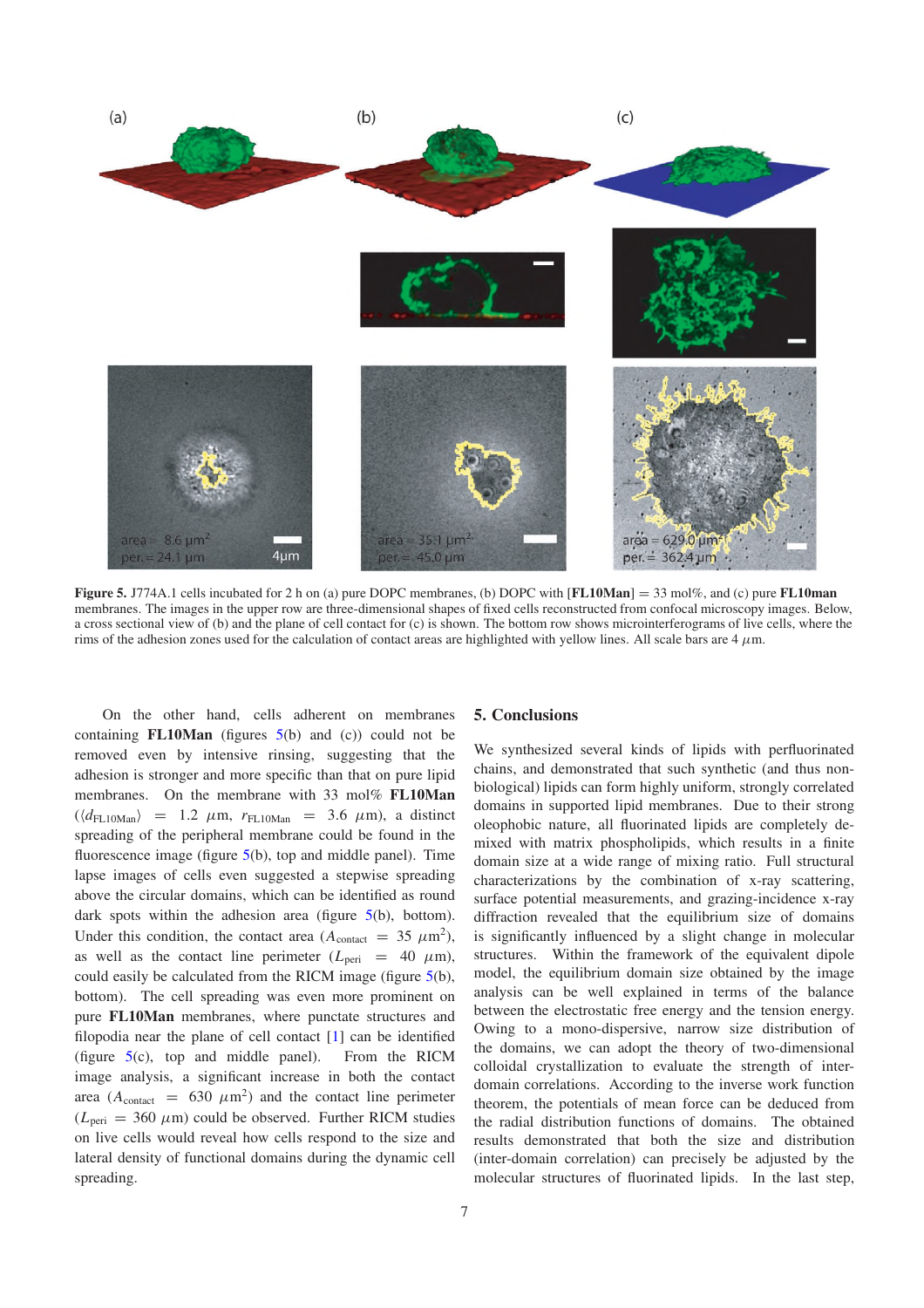we examined the potential of such synthetic lipid domains for the regulation of cell adhesion behaviors. For this purpose, we functionalized the lipid head groups with  $\alpha$ -D-mannose, and studied the adhesion behavior of murine macrophage (J774A.1) by the combination of confocal microscopy and microinterferometry (RICM). Macrophages showed a specific adhesion and spreading on membranes containing mannosefunctionalized lipids, depending on the density of functional lipids. The obtained results suggest that synthetically designed, fine-tunable domains can be used as a defined platform to study the influence of size and distribution of functional molecules on cell adhesion behaviors.

## Acknowledgments

This work was financially supported by the Deutsche Forschungsgemeinschaft (Ta253/6). We thank ESRF and HASLAB for the synchrotron beam time, E Schneck for the help in experiments and data analysis, and the Nikon Imaging Center at the University of Heidelberg for imaging equipment. TK gratefully acknowledges the Heinz Götze Memorial Fellowship and JO the German Excellence Initiative via the 'Nanosystems Initiative Munich' for financial support. MT is a member of BIOQUANT. MT and UE are members of the German Excellence Cluster 'CellNetwork'.

#### Appendix A

The triple chain fluorinated lipid, named FT10 was prepared by the synthetic sequence outlined below (figure [A.1\)](#page-7-0). In the first step, the formation of the fluorinated glycidol was performed in biphasic conditions (toluene–water) under phase-transfer catalysis. Consequently, the ring opening reaction afforded the corresponding tricatenar lipid as the major product.

<span id="page-7-0"></span>*A*. A mixture of 1H,1H-perfluoro-1-decanol (3.7 mmol), 50% aqueous NaOH (0.84 g, 20.9 mmol, 1.7 ml H2O), tetrabutylammonium bromide (0.079 g, 0.25 mmol), and benzene (5 ml) was stirred at room temperature for 15 min. Epichlorhydrin (2 ml, 26 mmol) was then added and the reaction mixture heated to 75 ◦C for 18 h. The reaction mixture

was than cooled to 0 °C, filtered and washed with water. The white solid was then dried over night. Yield 89%. <sup>1</sup>H-NMR (CDCl3): 2.56 (dd, 1H, CH<sup>2</sup> epoxide, *J* = 4.6, 2.7 Hz); 2.75 (t, 1H, CH<sub>2</sub> epoxide,  $J = 4.6$  Hz); 3.10 (m, 1H, CH epoxide); 3.46 (dd, 1H, CH<sub>2</sub>-O,  $J = 11.8, 5.9$  Hz); 3.90 (dd, 1H, CH<sub>2</sub>-O,  $J = 11.8$ , 2.5 Hz); 3.99 (t, 2H, CH<sub>2</sub>–CF<sub>2</sub>,  $J = 13.5$ ).

*B*. In a 50 ml flask 3-hydroxy-2,2-bis(hydroxymethyl)propyl acetate (0.25 mmol) and fluorinated glycidol (0.75 mmol) were introduced. Then the air in the flask was evacuated and flooded with argon. Dichloromethane (100 ml) and five drops  $BF_3 \cdot OEt_2$  were added. The white suspension was stirred at room temperature for 12 h. Afterward five more drops  $BF_3 \cdot OEt_2$  were added and the mixture was stirred for further 12 h. Finally the solvent was evaporated and the white residue was examined by NMR-analysis (no epoxidepeaks were observed). The white residue was dispersed in methanol/dichloromethane (10 ml; 3:1 v:v) and sodium methoxide (10 mg) was added. After stirring overnight, the solution was neutralized with Amberlite IR120  $(H<sup>+</sup>)$ , filtered and the solvent was evaporated. Yield 68%.  $1H\text{-}NMR$ (CDCl3): 3.2–3.5 (20H); 3.7–3.9 (9H); elemental analysis:  $C_{47}H_{33}F_{63}O_{10}$ , th. %C: 28.88, %H: 1.70, exp. %C: 29.10, %H: 1.76.

The double chain fluorinated lipid, named  $FLn$  ( $n =$ 10, 13, 17) were prepared as previously described [\[20,](#page-9-18) [29\]](#page-9-14). FL10Man was synthesized by the coupling of FL10 with the activated mannose [\[28\]](#page-9-19) (figure [A.2\)](#page-8-0).

*C*. A solution of 1,2,3,4,6-penta-O-acetyl-D-mannopyranose  $(3.5 \text{ g}, 9 \text{ mmol})$  and  $NH_2NH_2$ ·AcOH  $(1.07 \text{ g}, 1.7 \text{ mmol})$ in DMF (10 ml) was stirred for 10 min at  $50^{\circ}$ C and after cooling to 20 ◦C, diluted with 100 ml of EtOAc. The solution was washed with water, aq. NaHCO<sub>3</sub>, aq. NaCl, dried (MgSO<sub>4</sub>), and evaporated *in vacuo*. Yield: 95%. <sup>1</sup>H-NMR (CDCl3): 1.95, 2.01, 2.04, 2.11 (COCH3); 4.03–4.07 (1H); 4.20–4.23 (2H); 5.14–5.26 (2H); 5.35 (*d*, 1H, Hα, β); <sup>13</sup>C-NMR (CDCl<sub>3</sub>): 20.59, 20.63, 20.64, 20.79 (COCH<sub>3</sub>); 62.74 (C6); 66.43, 67.96, 69,16, 70,59 (C2-5); 92.07 (C1); 169.79, 169.84, 170.05, 170.58 (COCH3).

*D*. A solution of the oil hemiacetal (500 mg, 1.44 mmol) in dry  $CH_2Cl_2$  (5 ml) stirred under argon, was treated successively



*A* epichlorhydrin, 50% NaOH, NBu<sub>4</sub>Br, 75° C, 18 h

*B* i) BF<sub>3</sub>OEt<sub>2</sub>, dry CH<sub>2</sub>Cl<sub>2</sub>, ii) MeONa, MeOH-CH<sub>2</sub>Cl<sub>2</sub> 18 h, rt

Figure A.1. Synthetic pathway of FT10.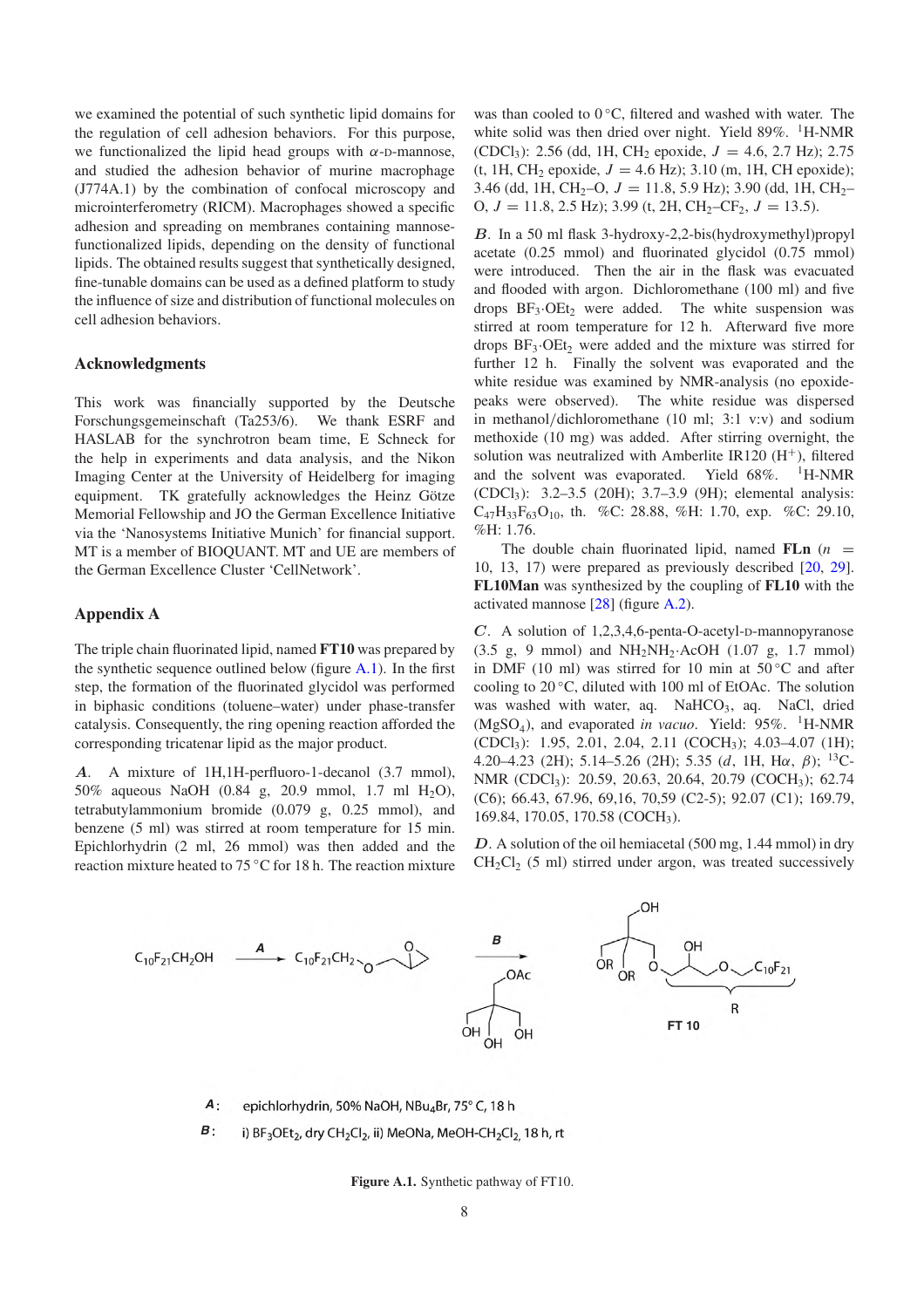<span id="page-8-0"></span>

Figure A.2. Synthetic pathway of FL10Man.

with CCl3CN (2,1 g, *d* = 1.44, 1.5 ml, 14.5 mmol) and 1,8-diazabicyclo<sup>[5,4,0]undec-7-ene (DBU; 22 mg,  $d =$ </sup> 1.019, 22  $\mu$ l, 0.14 mmol) at 0 °C. After being stirred for 2 h at  $0^{\circ}$ C, the mixture was directly chromatographed on SiO<sub>2</sub> in 1:1 hexane–EtOAc ( $R_f = 0.26$ ). The product was isolated as a white solid. Yield 64%. <sup>1</sup>H-NMR (CDCl<sub>3</sub>): 1.93, 1.96, 2.00, 2.12 (COCH3); 4.05–4.25 (3H); 5.32 (2H); 5.39 (*d*, 1H, H2); 6.21 (*d*, 1H, H1); 8.81 (*s*, 1H, NH); <sup>13</sup>C-NMR (CDCl<sub>3</sub>): 20.25, 20.41, 20.63, 20.67 (COCH3); 61.75 (C6); 65.10, 67.57, 68.55, 70.96 (C2-5); 90.24 (CCl<sub>3</sub>); 94.24 (C1); 159.33 (C=NH); 169.29, 169.36, 169.45, 170.18 (COCH3).

 $E$ . To a solution of FL10 (86.5  $\mu$ mol, 1 eq) and trichloroacetamidate ( $M = 491, 0.042$  g, 86.5  $\mu$ mol, 1 eq) in dry dichoromethane with molecular sieves (AW-300) was added BF<sub>3</sub>·Et<sub>2</sub>O (4  $\mu$ l, 33  $\mu$ mol, 0.3 eq) at room temperature. After 4 h the solution was neutralized with triethylamine, filtrated and evaporated under reduced pressure.

*F*. To a solution of fluorolipid acetylated mannose (176  $\mu$ mol) in dry methanol/dichloromethane (40 ml; 3:1) v:v) was added sodium methoxide (40 mg, 0.74 mmol). After stirring overnight, the solution was neutralized with Amberlite IR120  $(H<sup>+</sup>)$ , filtered, and absorbed on silica gel. Flash chromatography (CHCl3/methanol/water 85:15:1 to 80:20:2  $v/v/v$  afforded FLMan as amorphous solid after lyophilization from water/dioxane. Yield 38%.  ${}^{1}$ H-NMR (CD3OD): 3.4–3.7 (11H); 3.84 (*t*, 4H); 5.21 (*d*, 1H); elemental

analysis:  $C_{31}H_{20}F_{42}O_8$ , th. %C: 28.24, %H: 1.53, exp. %C: 28.62, %H: 1.58.

## Appendix B



Figure B.1. SAXS intensity profile of FL10 molecules and the best fit model (red line) used for the reconstruction of the electron density profile (inset).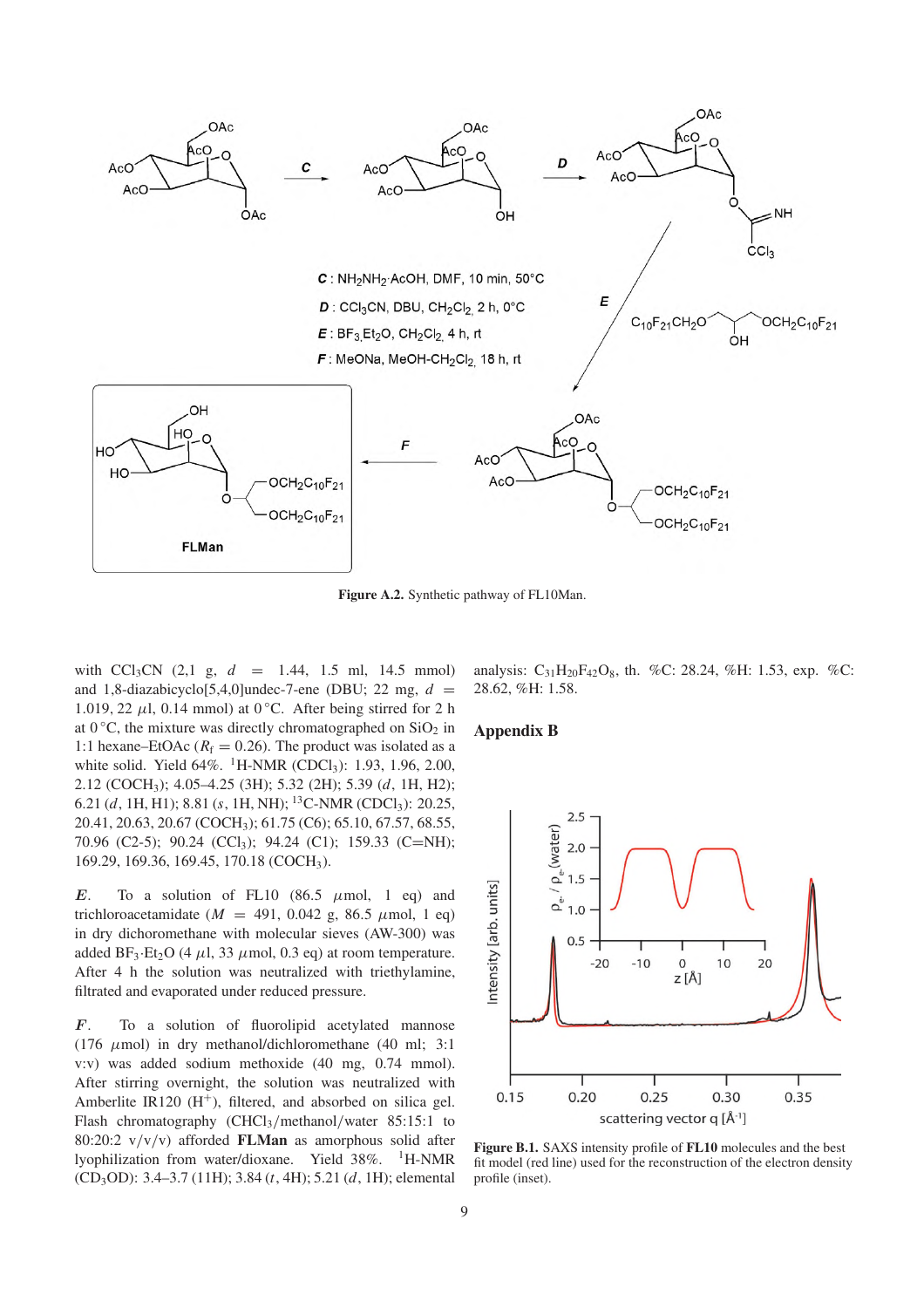## Appendix C



<span id="page-9-29"></span>Figure C.1. Effective interactions between FL13 nano-domains, compared to the Yukawa potential (solid line). Note that the distance *r* is normalized by the domain size *R*. Uncorrelated effective interactions that follow the Yukawa potential can be observed only at [FL13] 5 mol%.

## <span id="page-9-10"></span>References

- <span id="page-9-1"></span>[1] Amato P A, Unanue E R and Lansing Taylor D 1983 Distribution of actin in spreading macrophages: a comparative study on living and fixed cells *J. Cell Biol.* 96 [750–61](http://dx.doi.org/10.1083/jcb.96.3.750)
- <span id="page-9-26"></span><span id="page-9-25"></span>[2] Baumgart T, Hess S T and Webb W W 2003 Imaging coexisting fluid domains in biomembrane models coupling curvature and line tension *Nature* 425 [821–4](http://dx.doi.org/10.1038/nature02013)
- <span id="page-9-24"></span>[3] Bovin N V 1997 *Glycoscience: Status and Perspectives* ed H-J Gabius and S Gabius (Weinheim: Chapman and Hall) p 277
- <span id="page-9-22"></span>[4] Brockman H 1994 Dipole potential of lipid-membranes *Chem. Phys. Lipids* 73 [57–79](http://dx.doi.org/10.1016/0009-3084(94)90174-0)
- <span id="page-9-2"></span>[5] Broniatowski M and Dynarowicz-Latka P 2006 Semifluorinated alcohols in Langmuir monolayers—a comparative study *J. Colloid Interface Sci.* 301 [315–22](http://dx.doi.org/10.1016/j.jcis.2006.05.007)
- [6] Bunn C W and Howells E R 1954 Structures of molecules and crystals of fluorocarbons *Nature* 174 [549–51](http://dx.doi.org/10.1038/174549a0)
- <span id="page-9-7"></span>[7] Chaudhury M K and Owen M J 1993 Adhesion hysteresis and friction *Langmuir* 9 [29–31](http://dx.doi.org/10.1021/la00025a009)
- <span id="page-9-27"></span>[8] Cinek T and Horejsi V 1992 The nature of large noncovalent complexes containing glycosyl-phosphatidylinositol-anchored membrane-glycoproteins and protein tyrosine kinases *J. Immunol.* 149 2262–70
- <span id="page-9-11"></span>[9] Cooke R M, Hale R S, Lister S G, Shah G and Weir M P 1994 The conformation of the sialyl-Lewis-X ligand changes upon binding to E-selectin *Biochemistry* 33 [10591–6](http://dx.doi.org/10.1021/bi00201a004)
- <span id="page-9-12"></span>[10] Dantzler Siebert E M and Knobler C M 1971 Interaction Virial coefficients in hydrocarbon–fluorocarbon mixtures *J. Phys. Chem.* 75 [3863–70](http://dx.doi.org/10.1021/j100694a014)
- [11] Dietrich C, Bagatolli L A, Volovyk Z N, Thompson N L, Levi M, Jacobson K and Gratton E 2001 Lipid rafts reconstituted in model membranes *Biophys. J.* 80 [1417–28](http://dx.doi.org/10.1016/S0006-3495(01)76114-0)
- [12] Dietrich C, Volovyk Z N, Levi M, Thompson N L and Jacobson K 2001 Partitioning of Thy-1, GM1, and cross-linked phospholipid analogs into lipid rafts reconstituted in supported model membrane monolayers *Proc. Natl Acad. Sci. USA* 98 [10642–7](http://dx.doi.org/10.1073/pnas.191168698)
- <span id="page-9-16"></span><span id="page-9-15"></span><span id="page-9-3"></span>[13] Dixon J F 2000 *Advances in Immunology* vol 75 (London: Academic)
- <span id="page-9-17"></span>[14] East L and Isacke C M 2002 The mannose receptor family *Biochim. Biophys. Acta* 1572 364–86
- <span id="page-9-8"></span>[15] Eggens I, Fenderson B, Toyokuni T, Dean B, Stroud M and Hakomori S 1989 Specific interaction between lex and lex determinants—a possible basis for cell recognition in preimplantation embryos and in embryonal carcinoma-cells *J. Biol. Chem.* 264 9476–84
- <span id="page-9-4"></span>[16] Fiani M L, Beitz J, Turvy D, Blum J S and Stahl P D 1998 Regulation of mannose receptor synthesis and turnover in mouse J774 macrophages *J. Leukocyte Biol.* 64 85–91
- <span id="page-9-20"></span>[17] Gege C, Schneider M F, Schumacher G, Limozin L, Rothe U, Bendas G, Tanaka M and Schmidt R R 2004 Functional microdomains of glycolipids with partially fluorinated membrane anchors: impact on cell adhesion *Chemphyschem* 5 [216–24](http://dx.doi.org/10.1002/cphc.200300947)
- <span id="page-9-18"></span>[18] Hakomori S and Igarashi Y 1995 Functional-role of glycosphingolipids in cell recognition and signaling *J. Biochem.* 118 1091–103
- [19] Hillebrandt H and Tanaka M 2001 Electrochemical characterization of self-assembled alkylsiloxane monolayers on indium-tin oxide (ITO) semiconductor electrodes *J. Phys. Chem.* B 105 [4270–6](http://dx.doi.org/10.1021/jp004062n)
- <span id="page-9-9"></span><span id="page-9-0"></span>[20] Huang W J, Jin C Y, Derzon D K, Huber T A, Last J A, Provencio P P, Gopalan A S, Dugger M and Sasaki D Y 2004 Synthesis of ether-linked fluorocarbon surfactants and their aggregational properties in organic solvents *J. Colloid Interface Sci.* 272 [457–64](http://dx.doi.org/10.1016/j.jcis.2003.11.038)
- <span id="page-9-13"></span>[21] Jacob G S, Kirmaier C, Abbas S Z, Howard S C, Steininger C N, Welply J K and Scudder P 1995 Binding of Sialyl-Lewis-X to E-selectin as measured by fluorescence polarization *Biochemistry* 34 [1210–7](http://dx.doi.org/10.1021/bi00004a014)
- <span id="page-9-5"></span>[22] Jacobson K and Dietrich C 1999 Looking at lipid rafts? *Trends Cell Biol.* 9 [87–91](http://dx.doi.org/10.1016/S0962-8924(98)01495-0)
- <span id="page-9-23"></span>[23] Keller S L and McConnell H M 1999 Stripe phases in lipid monolayers near a miscibility critical point *Phys. Rev. Lett.* 82 [1602–5](http://dx.doi.org/10.1103/PhysRevLett.82.1602)
- <span id="page-9-6"></span>[24] Krauss K and Altevogt P 1999 Integrin leukocyte function-associated antigen-1-mediated cell binding can be activated by clustering of membrane rafts *J. Biol. Chem.* 274 [36921–7](http://dx.doi.org/10.1074/jbc.274.52.36921)
- <span id="page-9-21"></span>[25] Lipowsky R and Dimova R 2003 Domains in membranes and vesicles *J. Phys.: Condens. Matter* 15 [S31–45](http://dx.doi.org/10.1088/0953-8984/15/1/304)
- <span id="page-9-19"></span>[26] Lowe J B and Ward P A 1997 Therapeutic inhibition of carbohydrate-protein interactions *in vivo J. Clin. Investig.* 99 [822–6](http://dx.doi.org/10.1172/JCI119244)
- [27] McConnell H M 1991 Structures and transitions in lipid monolayers at the air–water-interface *Annu. Rev. Phys. Chem.* 42 [171–95](http://dx.doi.org/10.1146/annurev.pc.42.100191.001131)
- <span id="page-9-14"></span>[28] Mori M, Ito Y and Ogawa T 1990 Total synthesis of the Mollu-series glycosyl ceramides—Alpha-D-Manp-(1-]3)- Beta-D-Manp-(1-]4)-Beta-D-Glcp-(1-]1)-Cer and Alpha-D-Manp-(1-]3)-[Beta-D-Xylp-(1-]2)]-Beta-D-Manp- (1-]4)-Beta-D-Glcp-(1-]1)-Cer*Carbohydr. Res.* 195 [199–224](http://dx.doi.org/10.1016/0008-6215(90)84167-S)
- <span id="page-9-28"></span>[29] Oelke J, Pasc A, Wixforth A, Konovalov O and Tanaka M 2008 Highly uniform, strongly correlated fluorinated lipid nanodomains embedded in biological membrane models *Appl. Phys. Lett.* 93 [213901](http://dx.doi.org/10.1063/1.3028088)
- [30] Quesada-Pérez M, Callejas-Fernández J and Hidalgo-Álvarez R 2002 Interaction potentials, structural ordering and effective charges in dispersions of charged colloidal particles *Adv. Colloid Interface Sci.* 95 [295–315](http://dx.doi.org/10.1016/S0001-8686(01)00065-3)